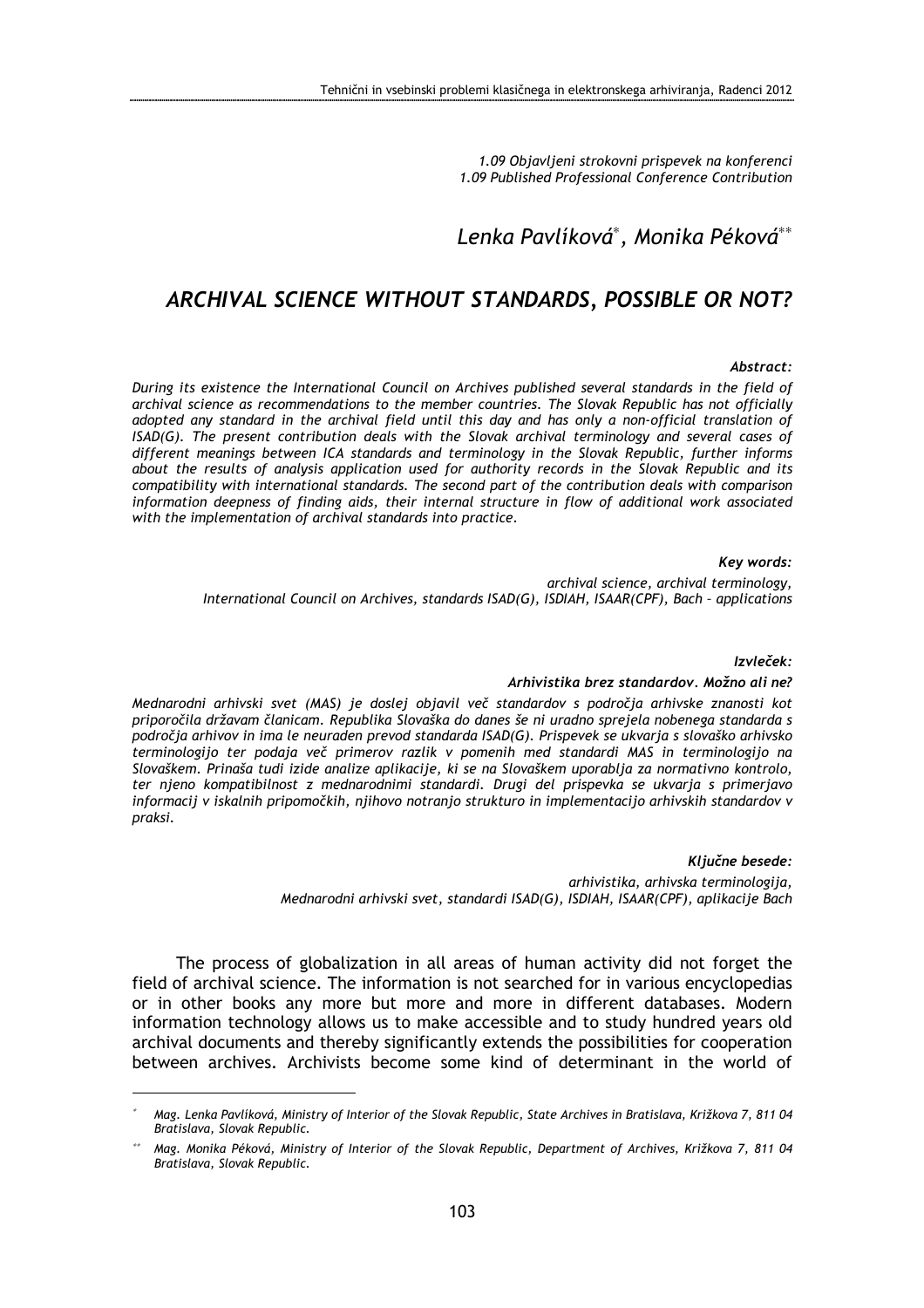exchange of information, contained in archival documents. What was once put into a database can be once found by a potential researcher. Therefore, the interoperability of information systems is necessary. Equally important is that also information inserted into them is interoperable. This can be achieved by using common and uniform standards.

International Council on Archives during its existence published a lot of standards in the field of archival science as recommendations to the member countries. The Slovak Republic has not officially adopted any standard in the archival field until this day and has only non-official translation of ISAD(G). In addition to technical interoperability it is necessary to talk about semantic interoperability - the same understanding of the content by all users and assigning a specific meaning to a specific term in a specific area.

An important part of this interoperability is terminology. Despite the fact that terminology is one of the main attributes and determinants of the development of every science and that it is also an instrument of communication and cooperation with various institutions in different countries, the Slovak archival community to this day has not issued a definitive form of a terminological dictionary. At the first contact with the standards it is obvious that it is impossible to work with them without understanding basic terms. For the purposes of this paper we analyzed terms in ISAD(G), ISAAR(CPF) and ISDIAH and we compared them with the terms and their interpretation in the work version of the terminological dictionary. It is important to say that despite the widespread view that there is a significant discrepancy between international and Slovak terminology, on the basis of analysis we cannot agree with this view. Of course, there have been some confusion while, but nothing in principle unsolvable. Major problems were caused by new terms, for example, access point, authority record, qualifier etc. In our opinion it is necessary to stop searching for the Slovak equivalents for terms that did not occur in the terminology used in Slovakia. We need to accede this matter creatively - new terms should be assigned new meanings and with final validity integrate them into the Slovak terminology. We realize that this task is not easy, but it is necessary to overcome it.

In addition to terminology, we focused our analysis to one of the applications (Bach Aplications) used in the State Archives, as well as to electronic data, which contains archival information systemAFondy and we confronted them with the standards.

### GENERAL INFORMATION ABOUT STANDARDS

#### Main standards used in archival science

ISAD(G) is the International Standard for Archival Description (General) for creating comprehensive archival description. Standard was developed by a Committee of the International Council on Archives. The Committee based its work where possible on existing national standards for archival description. The first edition came out in 1996 and was revised in 2000.

This standard serves to express all information relating to archival fonds and all their subordinate parts - description of units on various levels of structured archival material. In other words, ISAD(G) describes archival units (archival fonds and archival collections) across the horizontal and vertical scale, the basic unit for the application description is a description of the unit at any vertical level of archival material. The aim of archival description is to identify and explain the contents of archival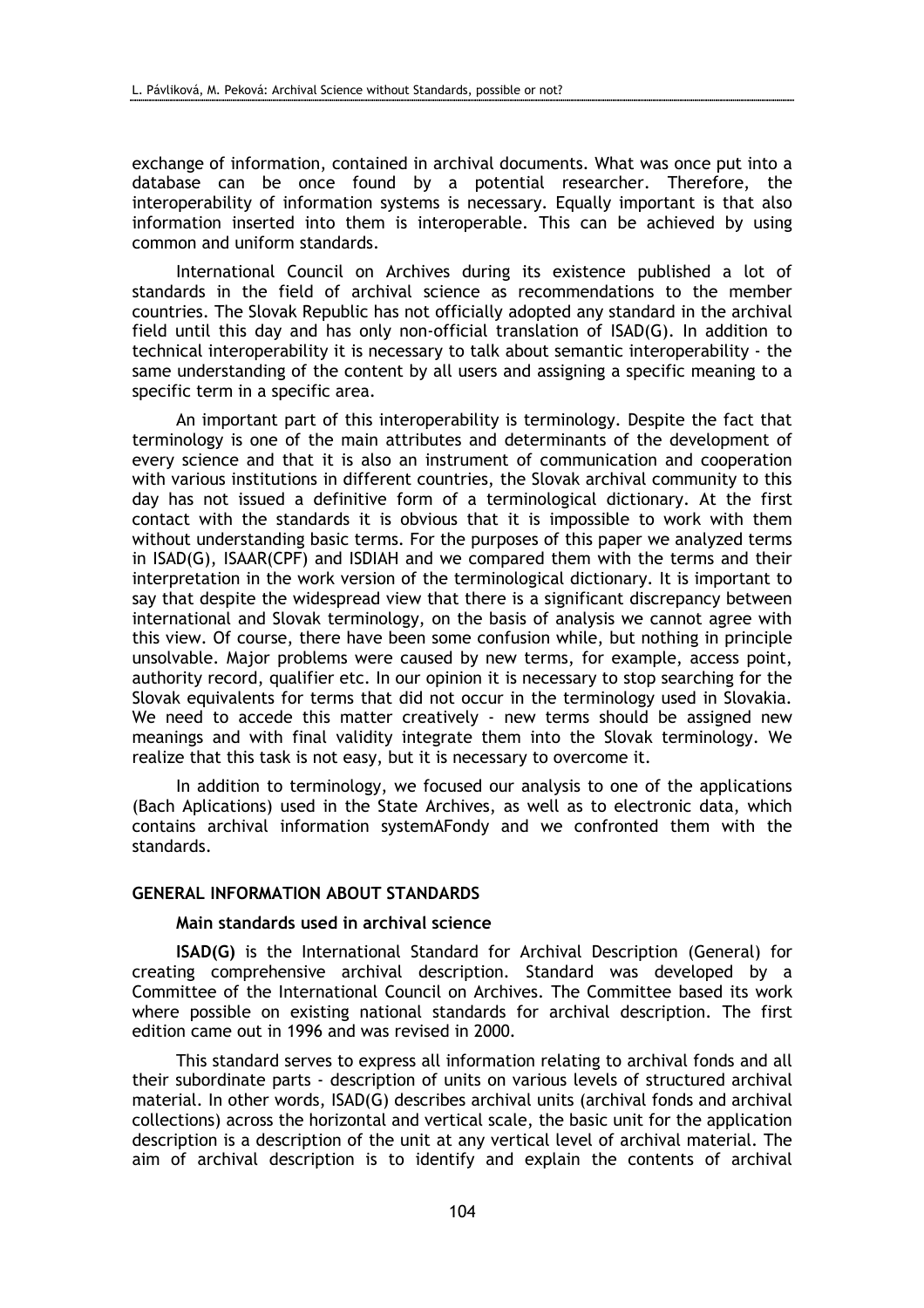documents, including all connections to facilitate access to archival documents. Objectives are achieved by creating accurate and relevant descriptions and their arrangement according to predefined models (schemes). Archival description is included process that:

- ensures the creation of rigorous (consistent), appropriate and clear (explanatory) descriptions;
- facilitates the search and exchange of archival;
- authority to share databases;
- ensuring the possible integration of descriptions from different locations into a single information system.

ISAD(G) is based on the principle of provenance (Respect des fonds) and it reflects the gradual creating description. It defines the multilevel description, which is based on the following theses:

- description from the general to the specific,
- information corresponding to the level of description,
- link descriptions,
- not repeat information.

The basis of archival description is a flexible unit; it means a unit of description.

ISAAR(CPF) is the International Standard Archival Authority Record for Corporate Bodies, Persons and Families. The first edition of this standard was published by ICA in 1996, the second, expanded edition, was published in 2003.

This standard provides rules for preparing archival authority records, which provide descriptions of corporate bodies, persons and families associated with the creation and maintenance of archival documents. These archival authority records may be used:

- to describe a corporate body, person or family as units within an archival descriptive system;
- to control the creation and use of access points in archival descriptions;
- to document relationships between different records creators and between those entities and the records created by them and/or other resources about or by them.

The primary purpose of this standard is to provide general rules for the standardization of archival descriptions of records creators and the context of records creation, thus enabling:

• access to archives and records based on the provision of descriptions of the context of records creation that are linked to descriptions of the often diverse and physically dispersed records themselves;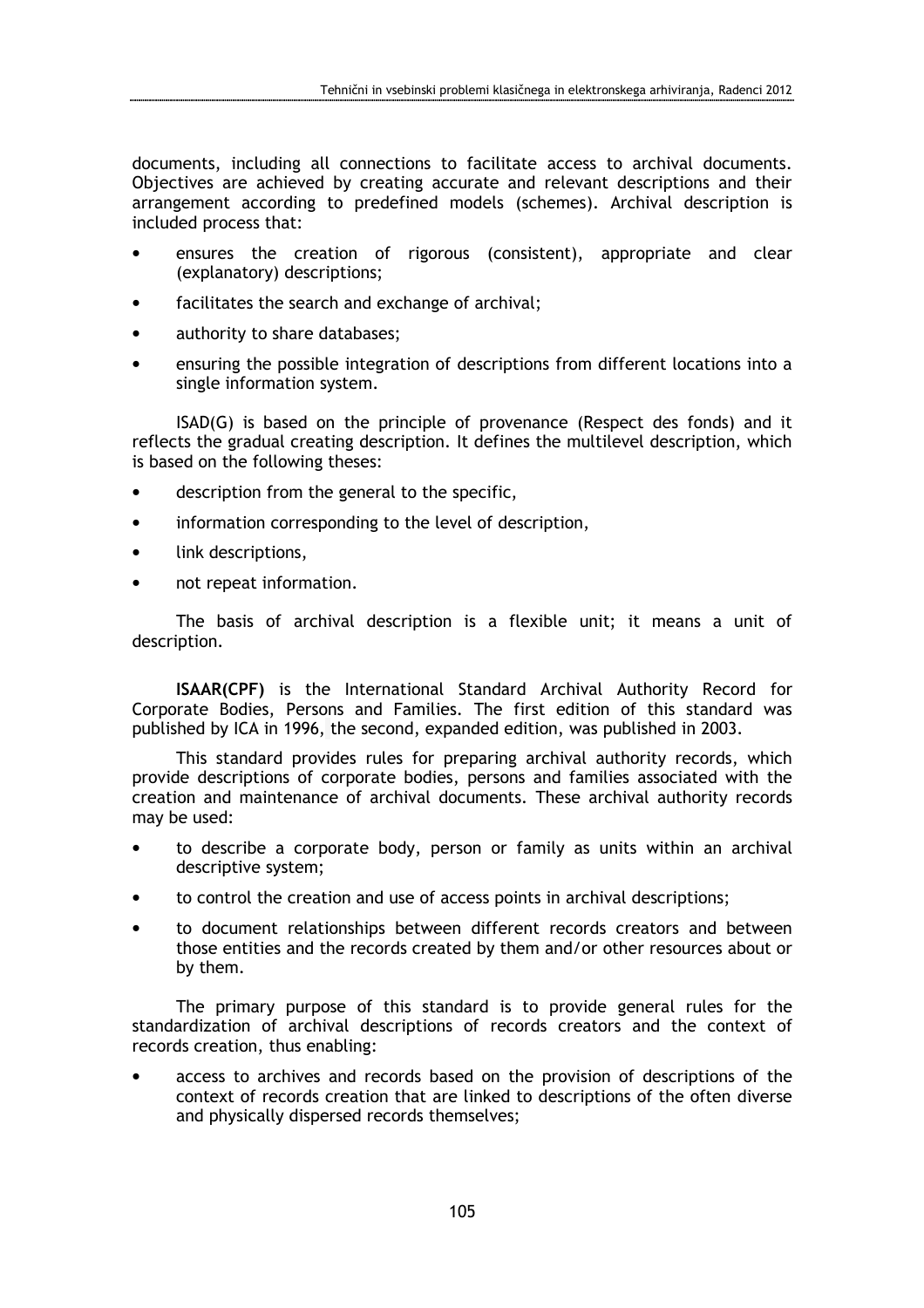- user understanding of the context underlying the creation and use of archives and records so that they can better interpret their meaning and significance;
- precise identification of records creators incorporating descriptions of relationships between different entities, especially documentation of administrative change within corporate bodies or personal change of circumstances in individuals and families;
- the exchange of these descriptions between institutions, systems and/or networks.

ISDIAH is the International Standard for Describing Institutions with Archival Holdings and was adopted by ICA in 2008.

This standard provides general rules for the standardization of descriptions of institutions with archival holdings, thus enabling:

- the provision of practical guidance on identifying and contacting institutions with archival holdings, and accessing holdings and available services;
- the generation of directories of institutions with archival holdings and/or authority lists;
- the establishment of connections with authority lists of libraries and museums and/or developing common directories of cultural heritage institutions at a regional, national and international level;
- the production of statistics on institutions with archival holdings, at a regional, national or international level.

These descriptions may be used:

- to describe institutions as units within an archival descriptive system;
- to serve as a standardized access point for institutions with archival holdings, within a directory, archival information system or network; and/or
- to document relationships between institutions and between those entities and the archives they hold.

The main purpose of the standard is to facilitate the description of institutions whose primary function is to keep archival documents and to make them available to the general public. But this standard can be applied to all entities, which provide access to the records they hold.

Bach – application is an application which records information about:

- legal persons in regional territorial competences of the State Archives in the field of the pre-archival care;
- creators, who transferred archival documents to the State Archives;
- institutions with archival holdings (Archives of legal persons).

Whereas the abovementioned application contains information about three different groups, it was necessary to compare this application with the standard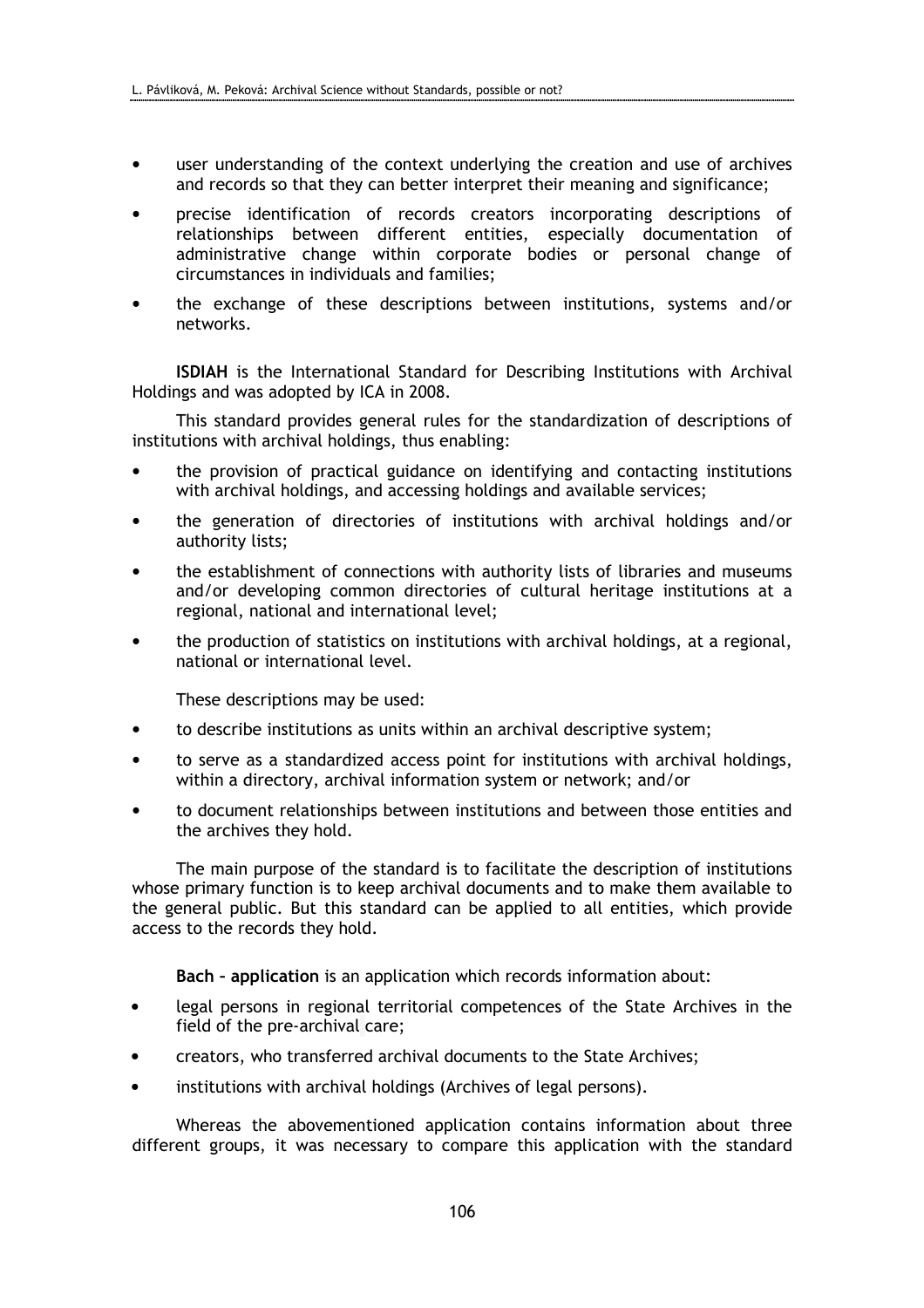ISAAR(CPF) and also with the standard ISDIAH. For better overview and comparison we put the data into a table.

| <b>ISAAR (CPF)</b>                                                          | <b>BACH</b>                              | <b>ISDIAH</b>                                           | <b>BACH</b>                                                                |
|-----------------------------------------------------------------------------|------------------------------------------|---------------------------------------------------------|----------------------------------------------------------------------------|
| <b>IDENTITY AREA</b>                                                        |                                          | <b>IDENTITY AREA</b>                                    |                                                                            |
| Type of entity                                                              | Only corporation                         | Identifier                                              | Does not exist                                                             |
| Authorized form(s) of<br>name                                               | Does not exist                           | Authorized form(s) of<br>name                           | Does not exist                                                             |
| Parallel forms of name                                                      | Does not exist                           | Parallel form(s) of<br>name                             | Does not exist                                                             |
| Standardized forms of<br>name according to other<br>rules                   | <b>Business Register</b>                 | Other form(s) of name                                   | Acronym                                                                    |
| Other forms of name                                                         | Acronym                                  | Type of institution<br>with archival holdings           | Does not exist                                                             |
| Identifiers for corporate<br>bodies                                         | <b>Business identification</b><br>number | <b>CONTACT AREA</b>                                     |                                                                            |
| <b>DESCRIPTION AREA</b>                                                     |                                          | Location and<br>address(es)                             | Location and<br>address(es)                                                |
| Dates of existence                                                          | Dates of existence                       | Telephone, fax, email                                   | Telephone, fax, email                                                      |
| History                                                                     | Does not exist                           | Contact persons                                         | Contact persons                                                            |
| Places                                                                      | official seat of the<br>company          | <b>DESCRIPTION AREA</b>                                 |                                                                            |
| Legal Status                                                                | Legal status                             | History of the<br>institution with<br>archival holdings | Does not exist                                                             |
| Functions, occupations<br>and activities                                    | main and secondary<br>economic activity  | Geographical and<br>cultural context                    | Does not exist                                                             |
| Mandates/Sources of<br>authority                                            | Does not exist                           | Mandates/Sources of<br>authority                        | Does not exist                                                             |
| Internal<br>structures/Genealogy                                            | Does not exist                           | Administrative<br>structure                             | Does not exist                                                             |
| General context                                                             | Does not exist                           | Records management<br>and collecting policies           | Date of approval of<br>guidelines for records<br>management system<br>etc. |
| <b>RELATIONSHIPS AREA</b>                                                   |                                          | Building(s)                                             | Does not exist                                                             |
| Names/Identifiers of<br>related corporate<br>bodies, persons or<br>families | Does not exist                           | Archival and other<br>holdings                          | Names of archival<br>fonds                                                 |
| Category of relationship                                                    | Does not exist                           | Finding aids, guides<br>and publications                | Does not exist                                                             |
| Description of<br>relationship                                              | Does not exist                           | <b>ACCESS AREA</b>                                      |                                                                            |
| Dates of the relationship                                                   | Does not exist                           | Opening times                                           | Does not exist                                                             |

Table 1: Comparative table items in ISAAR(CPF) and ISDIAH and Bach application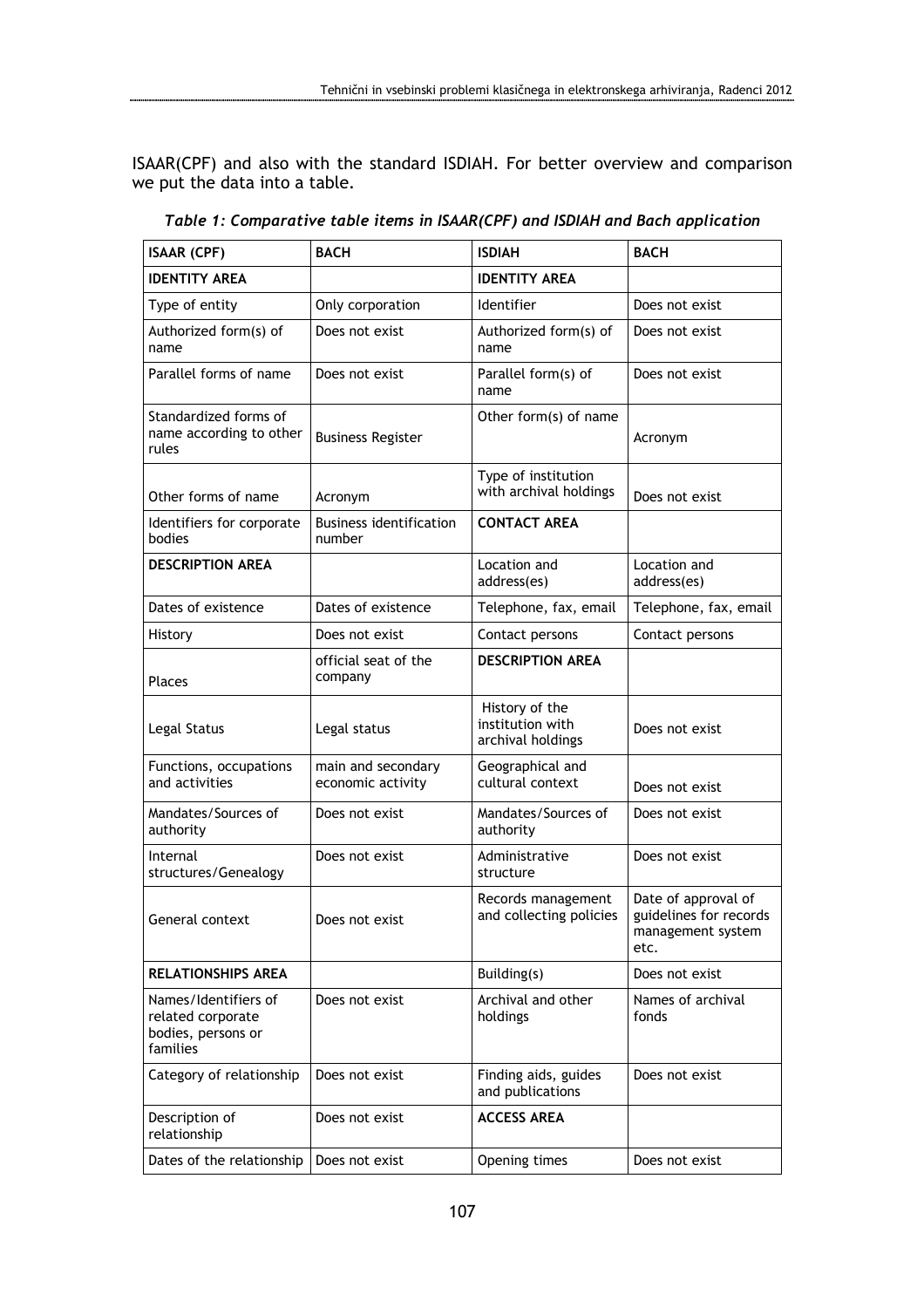| <b>CONTROL AREA</b>                                                                                            |                                       | Conditions and<br>requirements for<br>access and use                           | Does not exist                        |
|----------------------------------------------------------------------------------------------------------------|---------------------------------------|--------------------------------------------------------------------------------|---------------------------------------|
| Institution identifiers                                                                                        | Does not exist                        | Accessibility                                                                  | Does not exist                        |
| Rules and/or<br>conventions                                                                                    | Does not exist                        | <b>SERVICES AREA</b>                                                           |                                       |
| <b>Status</b>                                                                                                  | Does not exist                        | Research services                                                              | Does not exist                        |
| Level of detail                                                                                                | Does not exist                        | Reproduction services                                                          | Does not exist                        |
| Dates of creation,<br>revision or deletion                                                                     | Dates of creation or<br>revision      | Public areas                                                                   | Does not exist                        |
| Language(s) and<br>script(s)                                                                                   | Does not exist                        | <b>CONTROL AREA</b>                                                            |                                       |
| Sources                                                                                                        | Does not exist                        | Description identifier                                                         | Does not exist                        |
| Maintenance notes                                                                                              | Person responsible for<br>information | Institution identifier                                                         | Does not exist                        |
| <b>RELATING CORPORATE</b><br><b>BODIES, PERSONS AND</b><br><b>FAMILIES TO</b><br><b>ARCHIVAL MATERIALS AND</b> |                                       | Rules and/or                                                                   |                                       |
| <b>OTHER RESOURCES</b>                                                                                         |                                       | conventions used                                                               | Does not exist                        |
| Identifiers and titles of<br>related resources                                                                 | Does not exist                        | <b>Status</b>                                                                  | Does not exist                        |
| Types of related<br>resources                                                                                  | Does not exist                        | Level of detail                                                                | Does not exist                        |
| Nature of relationships                                                                                        | Does not exist                        | Dates of creation,<br>revision or deletion                                     | Dates of creation or<br>revision      |
| Dates of related<br>resources and/or<br>relationships                                                          | Does not exist                        | Language(s) and<br>script(s)                                                   | Does not exist                        |
|                                                                                                                |                                       | Sources                                                                        | Does not exist                        |
|                                                                                                                |                                       | Maintenance notes                                                              | Person responsible for<br>information |
|                                                                                                                |                                       | <b>RELATING DESCRIPTIONS</b><br>OF INSTITUTIONS WITH<br><b>ARCHIVAL</b>        |                                       |
|                                                                                                                |                                       | <b>HOLDINGS TO ARCHIVAL</b><br><b>MATERIALS AND THEIR</b><br><b>CREATORS</b>   |                                       |
|                                                                                                                |                                       | Title and identifier of<br>related archival<br>material                        | Does not exist                        |
|                                                                                                                |                                       | Description of<br>relationship                                                 | Does not exist                        |
|                                                                                                                |                                       | Dates of relationship                                                          | Does not exist                        |
|                                                                                                                |                                       | Authorised form(s) of<br>name and identifier of<br>related authority<br>record | Does not exist                        |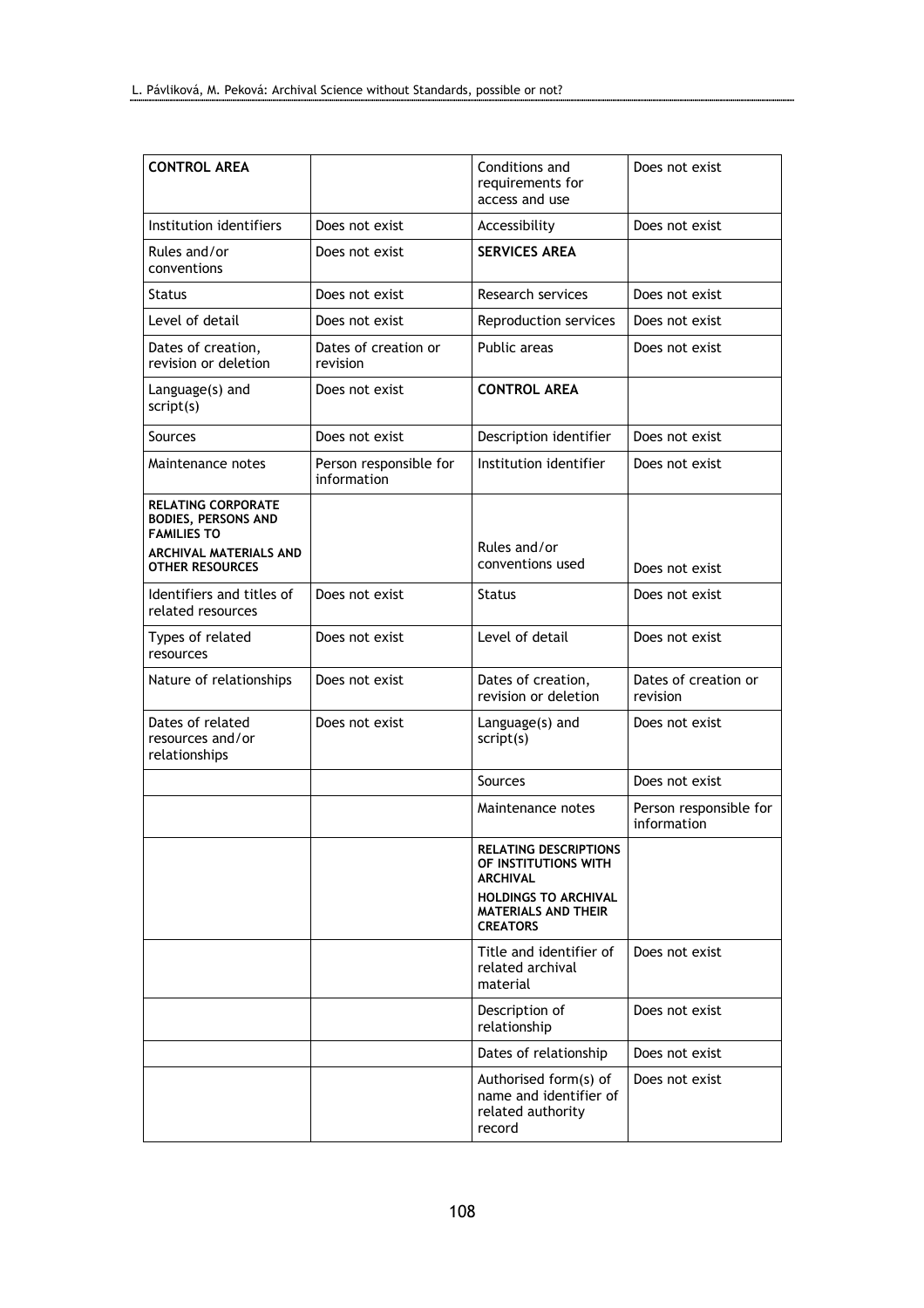Significant differences:

- IDENTITY AREA (ISAAR(CPF), ISDIAH): as a fundamental problem we can consider the fact, that it is not possible to put the information about other entities (families and persons) into the Bach application and the application also lacks certain items that are based on standards.
- DESCRIPTION AREA (ISAAR(CPF), ISDIAH): this area is very poor in the Bach application; diametrical difference is in the perception of the item Records management and collecting policies: while in Bach application the information about guidelines for records management system approved by higher authorities is recorded, the standard talks about pre-archival care, which carries out the institution with archival holdings.

For all other areas (except contact area) we can conclude that they are insufficient and that Bach application does not fit with these standards.

## ROLE OF ARCHIVAL STANDARDS

The basic task of archival standards is to facilitate the exchange of data among computer systems and provide archivists with mechanisms for ensuring long- term access and use of information stored in electronic form. Archivists want to help wide professional and amateur public to find the information, which they need quickly and efficiently.

Looking at twenty six structured elements of the standard ISAD(G) we can recognize a lot of descriptive items, which are registered in the electronic archival information system AFondy only at the level of whole archival fonds and archival collections (registered list of archival fonds and archival collections). System AFondy contains basic summary information of the relevant archival materials, which can create the basic form for compiling the highest layer (vrstva) of the description of archival fonds and collections by archival standard ISAD(G). For a better overview and comparison we have inserted the data into a table.

| ISAD(G)                                                                         | Electronic archival information system AFondy                                                                                                                                                                                           |
|---------------------------------------------------------------------------------|-----------------------------------------------------------------------------------------------------------------------------------------------------------------------------------------------------------------------------------------|
| 3.1 IDENTITY STATEMENT AREA                                                     |                                                                                                                                                                                                                                         |
| 3.1.1 Reference code(s)                                                         | 1. Registration number<br>2. Name and numerical identifier Archives                                                                                                                                                                     |
| 3.1.2 Title                                                                     | 4. Name of archival fond - archival collection                                                                                                                                                                                          |
| 3.1.3 Date                                                                      | 6. Time extent                                                                                                                                                                                                                          |
| 3.1.4 Level of description                                                      | Does not exist                                                                                                                                                                                                                          |
| 3.1.5 Extent and medium of the unit of<br>description (quantity, bulk, or size) | 7. Amount extent<br>processed archival documents<br>not processed archival documents<br>15. Structure of archival documents<br>15.a type of archival documents (charters, books,<br>maps<br>15.b number of processed archival documents |

| Table 2: Comparative table items in ISAD(G) standard and electronic archival |  |  |
|------------------------------------------------------------------------------|--|--|
| information system AFondy                                                    |  |  |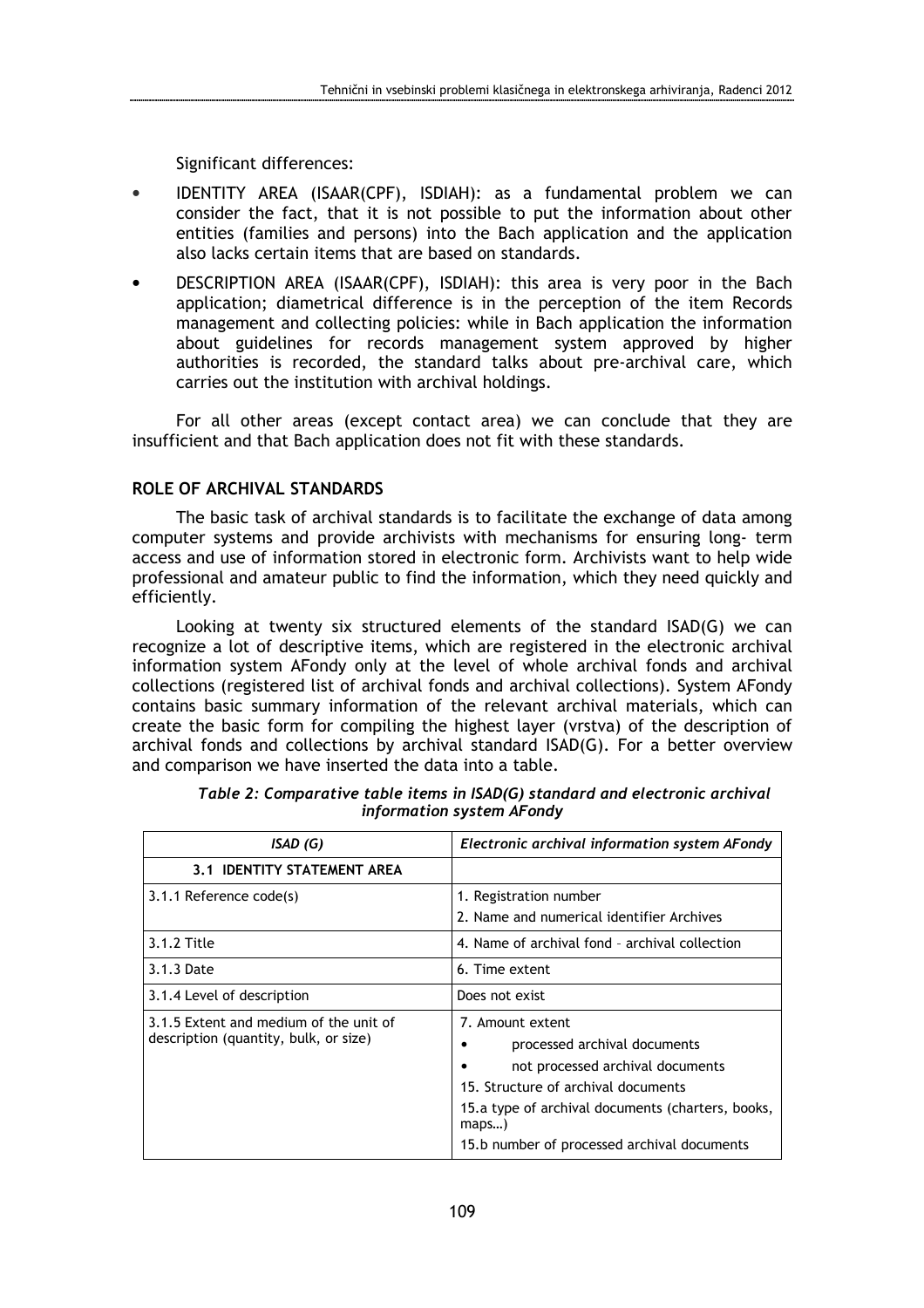|                                                             | 15.c number of not processed archival documents                                          |  |
|-------------------------------------------------------------|------------------------------------------------------------------------------------------|--|
|                                                             | 15.d number of archival documents (together)                                             |  |
|                                                             | 15.e time extent                                                                         |  |
|                                                             | 18. Processing status                                                                    |  |
| <b>3.2 CONTEXT AREA</b>                                     |                                                                                          |  |
| 3.2.1 Name of creator(s)                                    | 9. Creator                                                                               |  |
| 3.2.2 Administrative/ Biographical history                  | Does not exist                                                                           |  |
| 3.2.3 Archival history                                      | 21. History (limited number of characters in<br>AFondy)                                  |  |
| 3.2.4 Immediate source of acquisition or<br>transfer        |                                                                                          |  |
| 3.3 CONTENT AND STRUCTURE AREA                              |                                                                                          |  |
| 3.3.1 Scope and content                                     | 5. Classification scheme<br>22. Thematic description                                     |  |
| 3.3.2 Appraisal, destruction and scheduling<br>information  | Does not exist                                                                           |  |
| 3.3.3 Accruals                                              | 10. Incremental numbers and date of assumption<br>in Archives                            |  |
| 3.3.4 System of arrangement                                 | Does not exist                                                                           |  |
| 3.4 CONDITOIN OF ACCESS AND USE AREA                        |                                                                                          |  |
| 3.4.1 Conditions governing access                           | 12. Access to fond<br>14. Deposit                                                        |  |
| 3.4.2 Conditions governing reproduction                     | Does not exist                                                                           |  |
| 3.4.3 Language / scripts of material                        | Does not exist                                                                           |  |
| 3.4.4 Physical characteristic and technical<br>requirements | 11.a Status of preservation<br>11.b Physical characteristic<br>11.c Status of damage     |  |
| 3.4.5 Finding aids                                          | 8. Finding aids<br>19. Usability of origin registry aids                                 |  |
| 3.5 ALLIED MATERIALS AREA                                   |                                                                                          |  |
| 3.5.1 Existence and location of originals                   | 24. Parts of archival fond at other institutions or<br>in possession of physical persons |  |
| 3.5.2 Existence and location of copies                      | 13. Existence of copies<br>13.a Form of copies                                           |  |
| 3.5.3 Related units of description                          | 24. Parts of archival fond at other institutions or<br>in possession of physical persons |  |
| 3.5.4 Publication notes                                     | 23. Editions                                                                             |  |
| 3.6 NOTE AREA                                               |                                                                                          |  |
| 3.6.1 Note                                                  | 25. Note                                                                                 |  |
| <b>3.7 DESCRIPTION CONTROL AREA</b>                         |                                                                                          |  |
| 3.7.1 Archivist's Note                                      | 17. Name of Archives <sup>'</sup> Director                                               |  |
| 3.7.2 Rules or Conventions                                  | Does not exist                                                                           |  |
| 3.7.3 Date(s) of descriptions                               | 16. Date of record updating                                                              |  |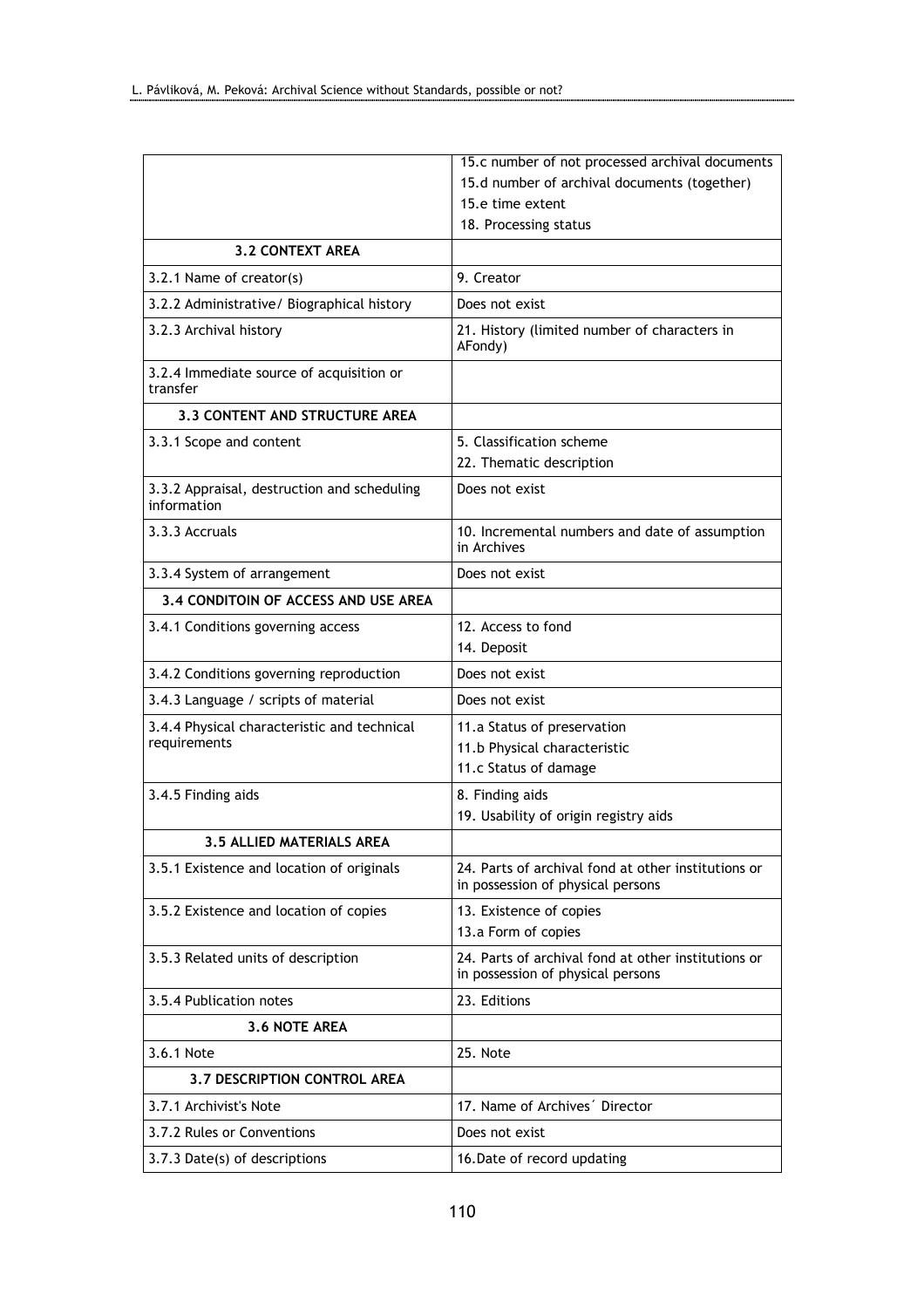The comparison showed that for seven items from the standard there is no information in AFondy system. Conversely in system AFondy there are two items (3. Owner and 14. Information if the archival fond is in the deposit in the Archives), which we could not assign to any items in ISAD (G).

Department of Archives and Registries of the Ministry of Interior of the Slovak Republic published a Methodological instruction for priority processing archival fonds, which among others, defines the data elements essential in finding aids. The methodological instruction says that a finding aid consists of five parts:

- 1) Title page contains basic information about the fonds, its content and includes the most important bibliographic data,
- 2) Finding aid introduction is the study of the development and organization of the fonds creator and the history of the archival fonds. Introduction introduces the reader to the content issues and facilitates orientation in the fonds. It is necessary to pay attention to all of the following compulsory parts of the introduction:
	- a) An overview of the creator´s development. In this section we also analyze the organizational structure of the fonds' creator and its changes, as well as the definition of the material and territorial competence.
	- b) Development and fond history. This part contains information about the record management and administration of the creator.
	- c) Archival description. In this section we find the first status of preservation fonds in terms of timeframe, its structure and content, then the fonds arrangement, information on the applicability of registry tools and the existence of any finding aids.
	- d) Analysis of the fonds´ content.
	- e) Record about finding aid elaboration. It contains information on who, when and where the fonds was held, processed and made available.
- 3) Register of inventory units.
- 4) Auxiliary apparatus contains names, factual and local registries.
- 5) Imprint. Finding aid concludes imprint, it means a registered record about the archival fonds and elaborating finding aid of it. It contains the name of the archives, the name of the fonds, its units, the names of the organizers of the fonds, the names of processors of the finding aid, number of pages.

In the summary we can state that there are not many differences between archival standards ISAD(G) on the one side and information in electronic archival information system AFondy and Methodological instruction for priority processing archival fonds on the other side. As the yet unresolved area we see a strict hierarchical division of information about archival material described by the level of individual items. Despite initial fears from the comparison of Slovak archival methodology and applications used in the Archives with archival standards, we can conclude that the biggest differences are between items used in the Bach application and ISAAR(CPF) standard. Slovak Archivists have much work in this area.